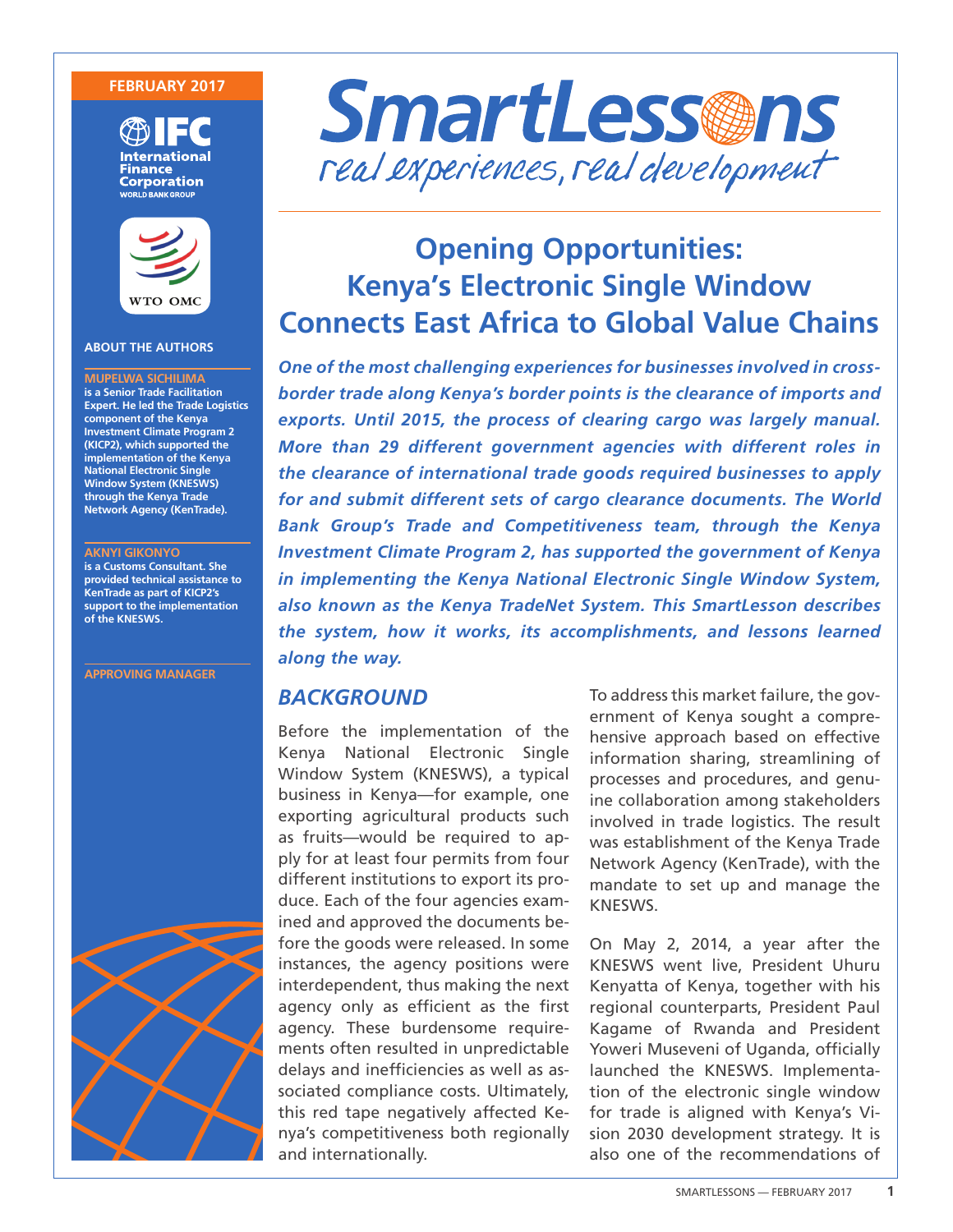the World Trade Organization Trade Facilitation Agreement.

# *The Kenya National Electronic Single Window System*

The overall objective of the KNESWS is to facilitate international trade in Kenya by reducing delays and lowering costs associated with clearance of goods at Kenyan entry points, while maintaining requisite controls. The KNESWS's target is to reduce the time to import to a maximum of three days at the port of Mombasa, one day at airports, and one hour at land borders.

The KNESWS provides a single interface between more than 29 government agencies, the private sector, and other stakeholders involved in international trade. It further allows applicants to submit documents for processing and receive approvals online. In addition, it provides an interface between the multiple government agencies by automatically collecting all the relevant permits approved for any particular consignment. The system also enables traders to monitor progress of the different stages of processing. Payment of related fees has been simplified through use of the single window, which is integrated with the Kenya Revenue Authority (KRA) customs management system. The revenue collected through this e-payment system increased substantially. (See Figure 1.)

KRA, the main entity in Kenya responsible for clearance of import and export cargo at all border points, had a robust system already in place



#### Figure 1: E-Payment Revenue Collection

for this purpose. Thus the best option was to integrate the KNESWS with the KRA system.

These improvements have led to greater efficiency, transparency, and effectiveness in trade logistics to enhance revenue collection for the government while reducing the costs of doing business for both the government and the private sector.

## *Status of implementation*

The process of implementing the KNESWS was complex. It involved the implementation of 20 modules, streamlining and automation of approximately 42 processes, and establishing connectivity with 29 government agencies—with and without ICT systems. For this reason, implementation was phased. By June 2016, two final modules were implemented, and the remaining government agencies were connected to the system.

# *KEY ACHIEVEMENTS*

Implementation of the KNESWS has resulted in streamlined import and export processes and procedures and effective information sharing, and it has facilitated genuine collaboration among stakeholders involved in international trade. The initiative enables importers and exporters to conveniently submit documents from the comfort of their offices or homes. Below are some of the key achievements.

- *1. Improved connectivity, processes and procedures, and governance:* Connectivity to the single window has been established with 22 government agencies that issue various permits and 32 procedures that are fully automated. Twelve government agencies boast 100 percent use of the KNESWS for receipt and issuance of permits. An e-payment system is now operational and has streamlined payment arrangements for permits. The system also has improved governance, as demonstrated by comments from the public and private sectors.
- *2. Time reduction for processing pre-import documents:* The KNESWS has contributed to marked improvements in time taken to obtain pre-import/export permits. Data from a sample of agencies (see Figure 2) reveal that the time for processing permits has been reduced in some cases by as much as 200 percent; for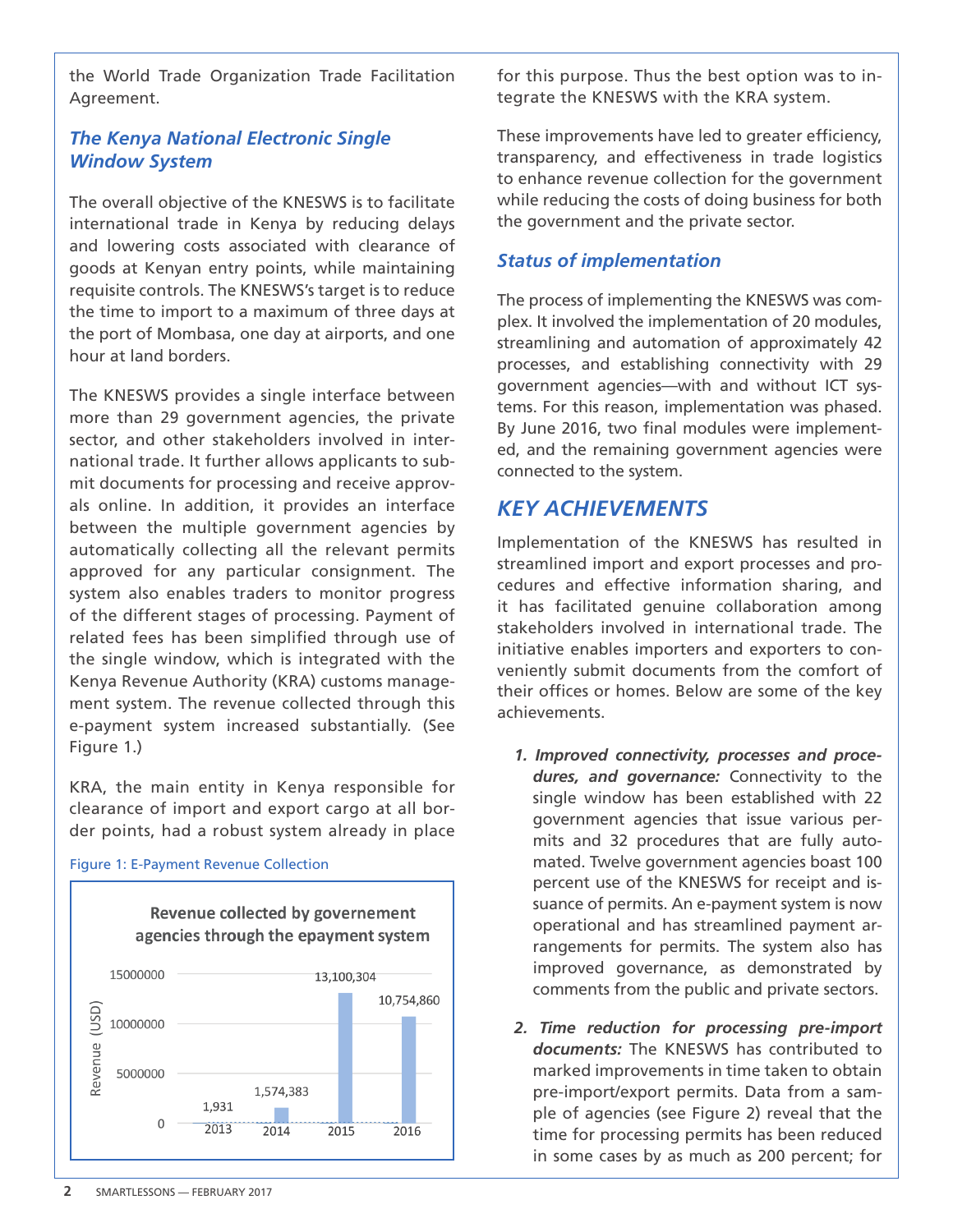others the reduction ranges from 20 percent to 50 percent.

*"Adoption of KNESWS in the trade facilitation process has shown savings in terms of costs for traders and the Kenya Dairy Board, reduced time to process licenses by over 18 days and eased the workload. Ultimately this has increased compliance by stakeholders using the system."*

> **—Rachel Gatei, Kenya Dairy Board**

#### Figure 2: Time Comparisons Before and After the Single **Window**



*3. Reduction in clearance time:* In the past, physical hard-copy permits had to be scanned and then submitted at the time of clearing goods. Today, soft copies of permits are available for seamless use by customs through the KNESWS. This has eliminated the need to submit hardcopy permits at the time of clearance of cargo. This initiative, coupled with others, has contributed to reduction of clearance time by 53 percent and cargo dwell time by 39 percent, as shown in Table 1.

#### Table 1: : Cargo Dwell and Clearance Time (in Hours) at the Port of Mombasa (2012 –2015)

| Year                               | 2011 | 2012 | 2013 | 2014 | 2015 | <b>Time</b><br><b>Reduction</b><br>(%) |
|------------------------------------|------|------|------|------|------|----------------------------------------|
| Cargo dwell time                   | 170  | 172  | 114  | 88   | 104  | 39                                     |
| Customs release<br>to cargo pickup | 73   | 54   | 62   | 44   | 49   | 8                                      |
| Clearance time                     | 97   | 118  | 72   | 44   | 55   | っく                                     |

*4. Cost reduction:* The automation of processes and procedures has resulted in convenience and substantial savings as traders' costs associated with transportation, time, and telecommunication have been reduced or eliminated. For instance, the number of trips between agencies and the banks has been significantly reduced. Preliminary assessments of the costs show significant annual savings for the trader. (See Figure 3.)

# Figure 3: Estimated Annual Savings



- 5. *Efficiency in operations of government:* The KNESWS has increased efficiency of government agencies, making it simpler and easier for the agencies to receive and access permit application forms, process them online, and deliver approved or rejected permits to the traders. The permits are available in real time as soon as they are approved. This has entirely removed the need for going from office to office, a requirement that existed before the advent of the KNESWS.
- 6. *Improved governance:* The KNESWS has reduced, and in some cases eliminated, personal interaction between officers in trade facilitation agencies and the business community, leading to improved governance and trans-

parency in the way business is conducted. Both public and private sectors have reported enhanced integrity of documentation and governance. The tracking of time taken to process documents has also had a positive impact on the response rates of the government agencies.

7. *Improved revenue collection:* The KNESWS has enhanced the collection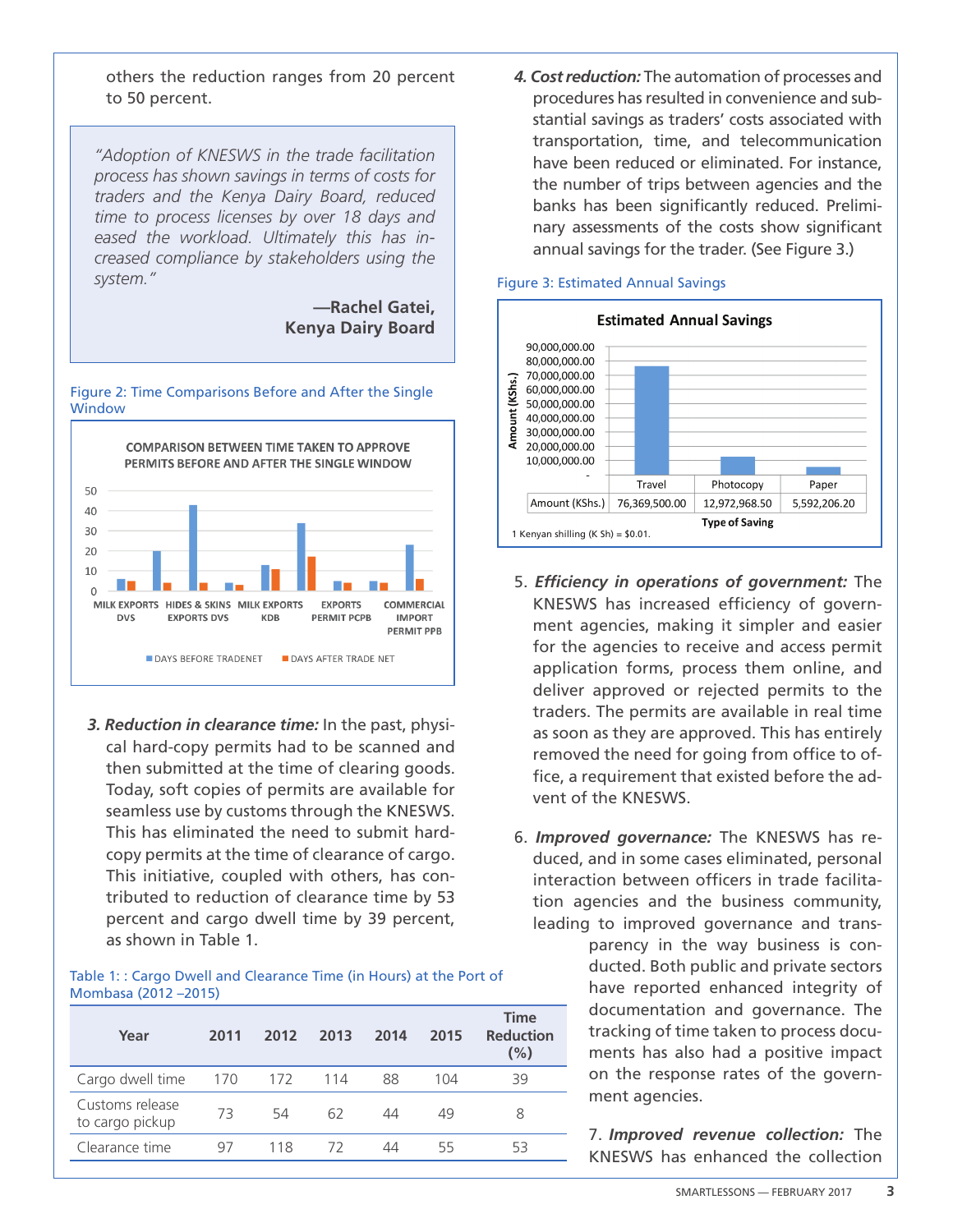of revenue, because traders can no longer work outside of—or find ways around—the established payment procedures.

# *LESSONS LEARNED*

# *Lesson 1: Anticipate resistance—the benefits are not obvious.*

Despite the clear benefits that a system such as the KNESWS offers to both businesses and government agencies, the sovereign interests of the different individual agencies sparked resistance to the new way of doing business. There were signs that some agencies feared that the new system would encroach on their operations and responsibilities. Also, the old system provided opportunities for rent-seeking.<sup>1</sup> To address this resistance, the Trade and Competitiveness (T&C) Trade team proposed and supported the establishment of a high-level steering committee to enable collaboration and buy-in from stakeholders. This platform brought together chief executive officers of all key government agencies for genuine collaboration and a shared vision owned by all stakeholders.

Once the steering committee was in place, implementation of KNESWS began to gain momentum. Understandably, KenTrade subsequently focused more on implementing the system than on coordination of the steering committee. With time, the committee became inactive, which slowed implementation. The T&C Trade team has advised KenTrade to revive the committee, not only to regain the earlier momentum but also to ensure sustainability of the KNESWS.

In particular and not surprisingly, the project encountered resistance from the so called "big brothers" of Kenya's regulatory environment. Conventional wisdom is that these agencies needed to be onboard with any major reforms. But the team was able to implement the KNESWS by starting with other regulatory agencies, and the big brothers had no option but to come onboard.

# *Lesson 2: Secure top-level government commitment.*

Top-level government commitment is key. In Kenya, the government funded KenTrade. And when there was reluctance to use the KNESWS, the cabinet secretary issued a directive for stakeholders to do so. Because of this commitment, setting up the system and gaining compliance took much less time.

### *Lesson 3: Consider institutional arrangements.*

Another key factor in the quick establishment of an electronic single window in Kenya was the establishment of a dedicated institution, KenTrade, with dedicated staff to execute and manage the system. In setting up a new and independent institution to implement the single window, the government may have taken into account the high number of agencies—over 25—involved in trade facilitation.

The implementing agency is often one with knowhow in trade facilitation and other international trade systems. In Kenya, the lead agency and its staff were all new, with limited knowhow on electronic single-window systems as well as on import and export clearance processes and procedures. To address these shortcomings, the T&C Trade team helped build the capacity of dedicated staff through workshops, peer-to-peer learning, and study tours. The T&C Trade team also provided hands-on support to KenTrade throughout the implementation process, without being prescriptive, to ensure sustainable knowledge transfer.

### *Lesson 4: Be flexible.*

Implementing an electronic single-window system is complex; it involves many parties, often with varied interests, processes and procedures, regulations, and so on. This means that cooperating partners supporting the implementation must exercise flexibility in responding to the client needs as the situations unfold. In Kenya, this proved difficult, as some of the key agencies implemented reforms concurrently and without consultations, which ultimately affected the timely delivery of the KNESWS implementation plan. For instance, some agencies began to implement or upgrade their own systems without taking into account how this would affect the implementation. This meant that some of the positions taken earlier had to be reviewed, revised, undone, and then implemented after further consultations between the different agencies. Ultimately, this delayed implementation of the new system.

<sup>1</sup> Rent-seeking is the practice of manipulating public policy or economic conditions as a strategy for increasing profits.